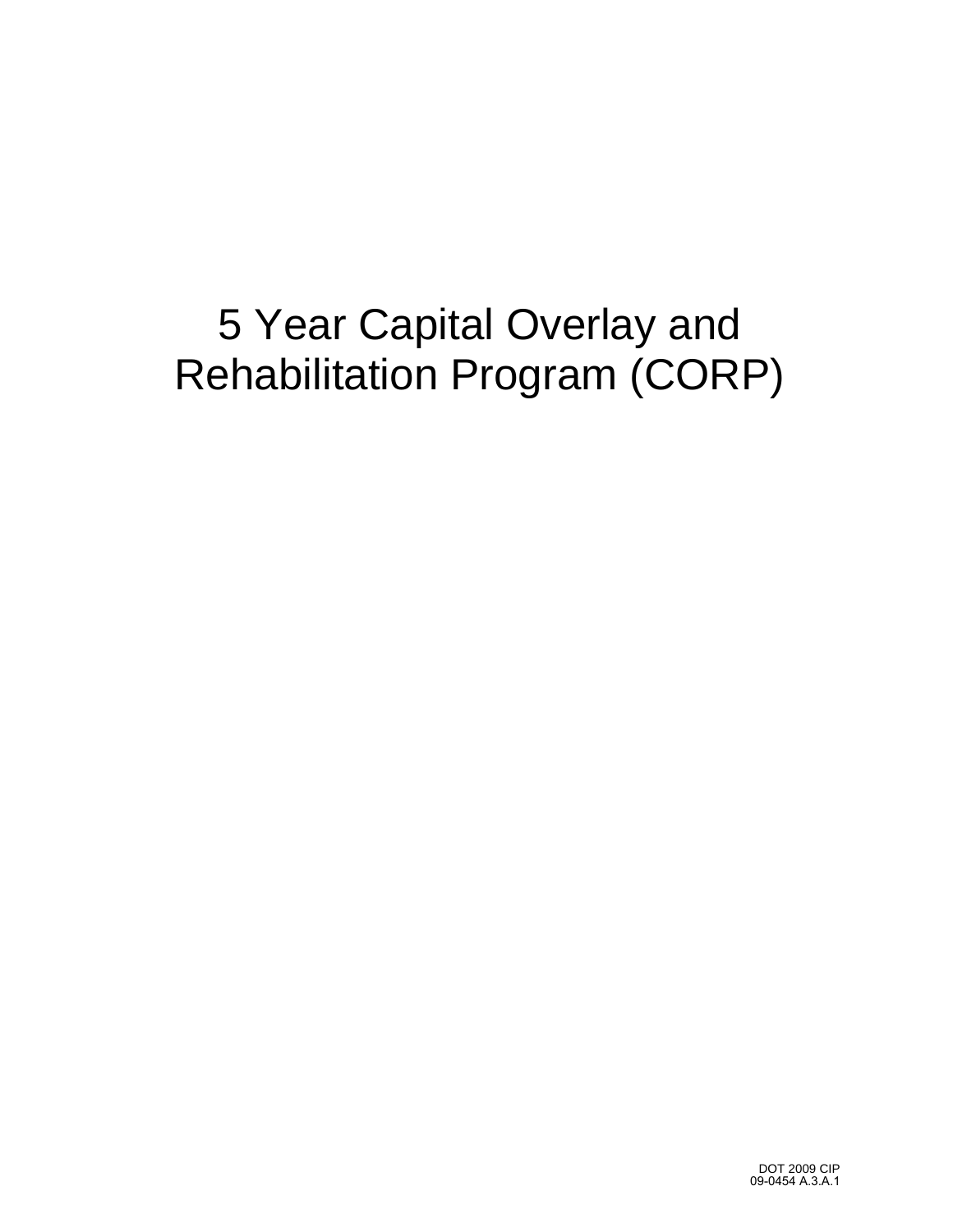## 5 Year Capital Overlay and Rehabilitation Program (CORP)

DOT's Maintenance Division plans to overlay and rehabilitate as many of the projects as possible on its project priority list (see table next page), given available funding. CORP projects are dependant on unpredictable and sometimes, one-time sources of funding (e.g., the County's General Fund, special grants, Federal "stimulus" funding, etc.) This year, the El Dorado County Transportation Commission (EDCTC) has allocated to DOT approximately \$1.9 million of the \$2.8 million funds available from the Federal "American Recovery and Reinvestment Act (ARRA)". (The remaining \$0.9 million has been allocated to the City of Placerville.) In addition, DOT will receive approximately \$350,000 from the County's General Fund to undertake an overlay project in Tahoe. The projects receiving ARPA and General Fund monies will enable DOT to overlay the projects highlighted in the table (next page). Project summaries are included for these projects following the table.

DOT prioritizes CORP projects based on several criteria including pavement condition, traffic volume, and traffic circulation.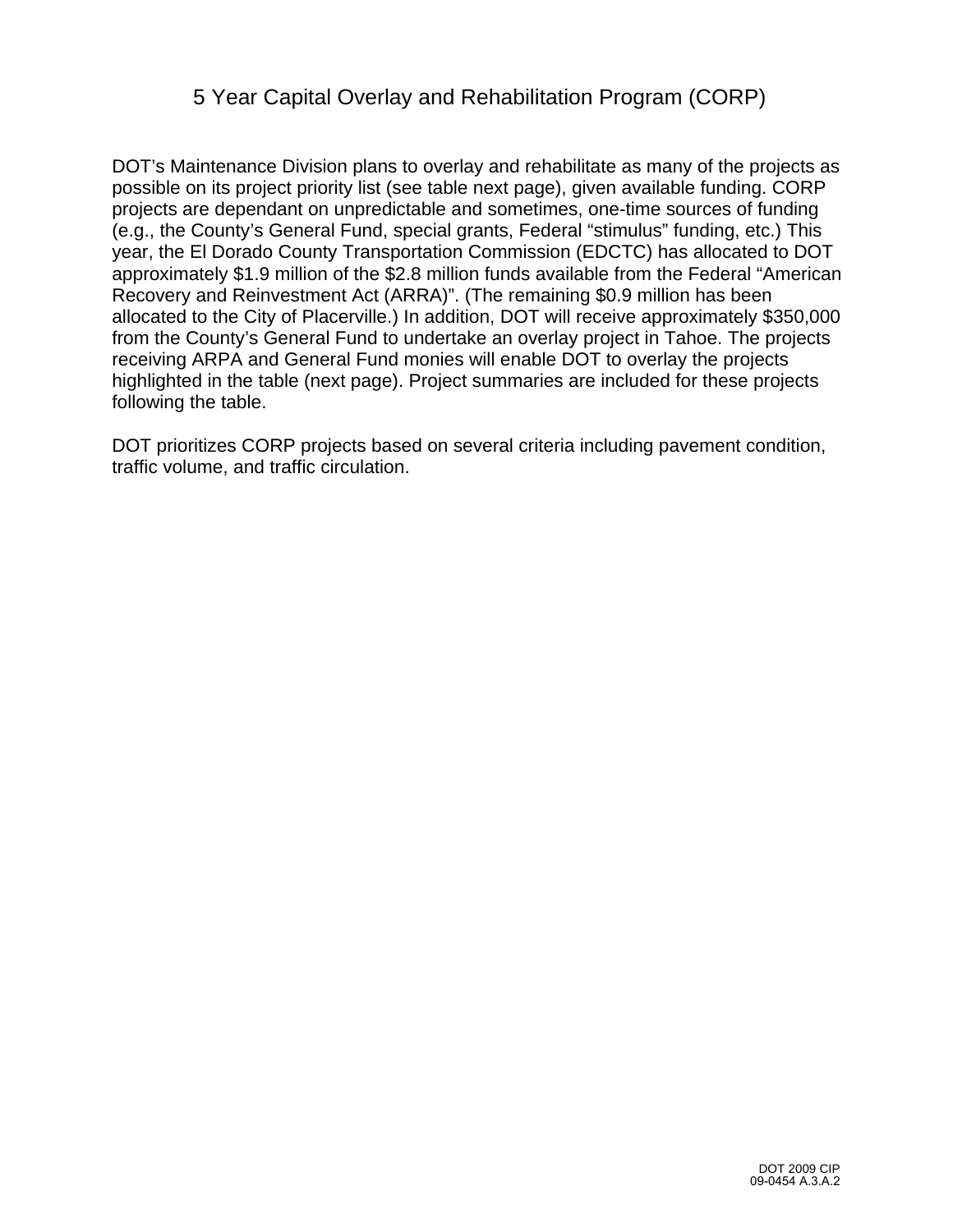## *5-Year CORP Project List*

| Area                                   | Year | <b>Road</b>                                                      | <b>Miles</b> | <u>Cost</u> |
|----------------------------------------|------|------------------------------------------------------------------|--------------|-------------|
| Tahoe                                  |      | <b>Pioneer Trail - Hwy 50 to Glen Eagles</b>                     | 2.02         | \$350,000   |
| <b>Pollock Pines</b>                   |      | <b>Pony Express Trail</b> – Ridgeway to Crystal Springs          | 2.25         | \$420,000   |
| <b>Placerville</b>                     |      | <b>Forni Rd - Gold Nugget Way to Placerville City limit</b>      | 0.70         | \$210,000   |
| Tahoe                                  |      | No. Upper Truckee Rd - Hwy 50 to Lake Tahoe                      | 2.00         | \$262,500   |
| Lotus/Coloma                           |      | <b>Lotus Rd</b> - Wunschel Ln to Hwy 49                          | 6.66         | \$1,100,000 |
| <b>Shingle Springs</b>                 |      | <b>No. Shingle Rd</b> – Ponderosa Rd @ Hwy 50 to Green Valley Rd | 4.00         | \$525,000   |
| Latrobe                                |      | Latrobe Rd - Cothrin Ranch Rd to So. Shingle Rd                  | 3.70         | \$583,000   |
| <b>El Dorado Hills</b>                 |      | <b>Malcolm Dixon Rd</b> - Salmon Falls Rd. to Green Valley Rd    | 2.04         | \$420,000   |
| Placerville                            |      | Forni Rd - Missouri Flat to Placerville City limit               | 2.00         | \$315,000   |
| Garden<br>Valley/Greenwood             |      | Greenwood Rd - Marshall Rd to Hwy 193                            | 5.00         | \$787,500   |
| Placerville/<br><b>Pleasant Valley</b> |      | <b>Newtown Rd.-</b> Mining Brook Rd to Pleasant Valley Rd        | 5.00         | \$787,500   |
| Tahoe                                  |      | So. Upper Truckee Rd - Hwy 50 to Upper Truckee Bridge            | 4.00         | \$630,000   |
| Placerville                            |      | <b>Greenstone Rd</b> - Green Valley Rd to Mother Lode Dr         | 2.53         | \$398,500   |
| Lotus/Coloma                           |      | Luneman Rd - Lotus Rd to Jurgens Rd                              | 3.96         | \$625,000   |
|                                        |      | <b>TOTAL</b>                                                     | 45.86        | \$7,414,000 |

*Economic Stimulus Funding* **General Fund** 

2009 DOT CORP CIP